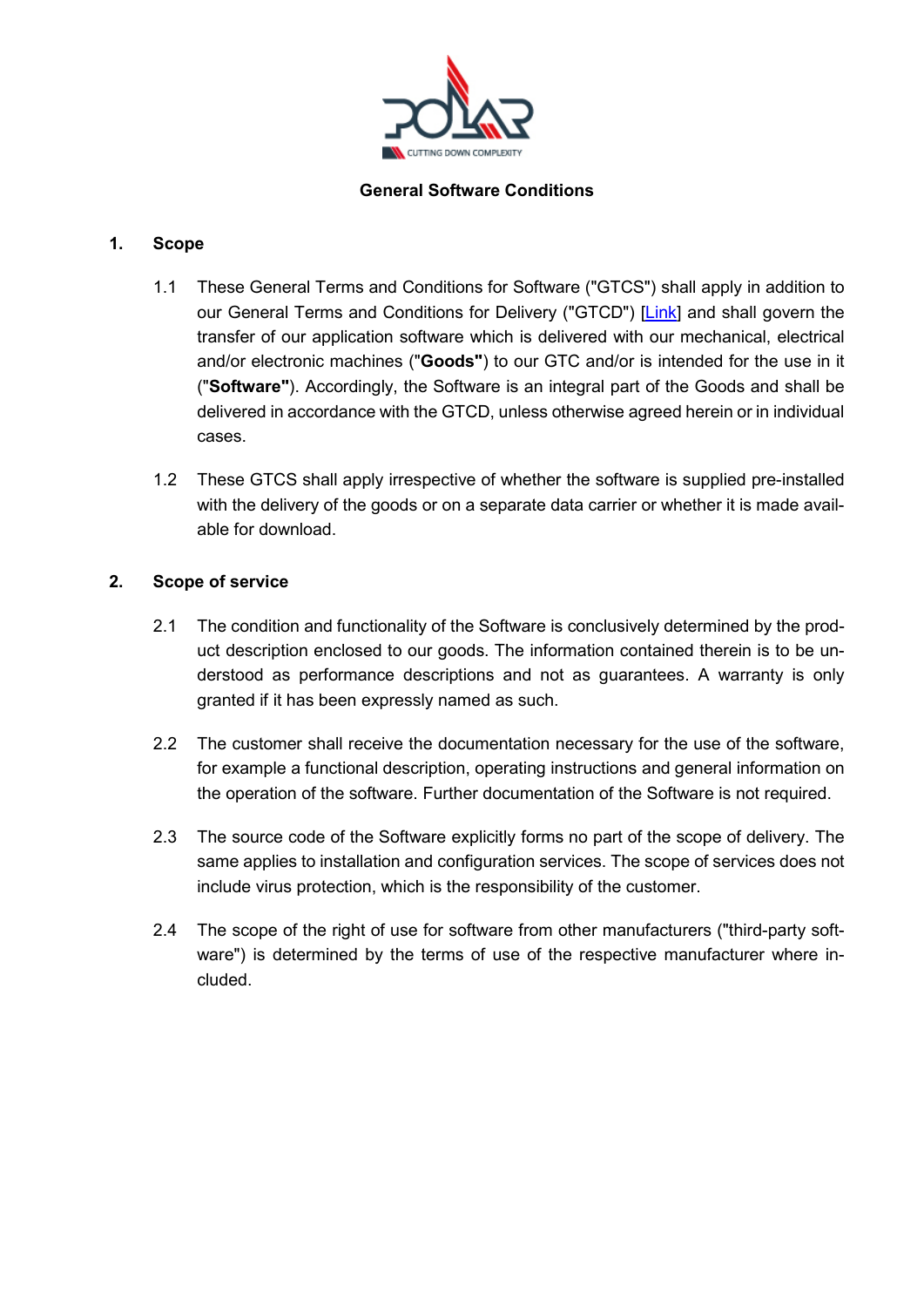

### **3. Rights to use the software and documentation**

- 3.1 We remain the owner of all rights, in particular the copyrights to the Software provided, the associated documents and documentation.
- 3.2 The customer receives a non-exclusive right to use the Software for an unlimited period of time under the following terms and conditions, unless otherwise agreed in individual cases.
- <span id="page-1-1"></span>3.2.1 The simultaneous use of the Software on more than one hardware or in a network (simultaneous multiple use) requires - insofar as the multiple use is outside the intended use - a separate agreement.
- <span id="page-1-0"></span>3.2.2 Without our consent, the customer is not entitled to rework, edit or reproduce provided Software in any form, unless this is necessary within the scope of the intended use (§ 69d Copyright Act - UrhG). Decompilation is only permitted in accordance with the provisions of § 69e UrhG.
- 3.2.3 In the event of a modification or other processing of the Software by the customer that is permissible pursuant to Section [3.2.2, the c](#page-1-0)ustomer shall not be entitled to pass on the results to third parties, to publish or to reproduce them beyond the intended use.
- <span id="page-1-2"></span>3.2.4 The customer shall not be entitled to transfer its right of use to third parties or to grant them corresponding rights of use (sublicenses). This shall not affect the customer's right to resell the acquired software by permanently discontinuing its own use, by binding the acquirer to the applicable terms of use and after having deleted any necessary duplicates as defined in Section [3.2.2.](#page-1-0)